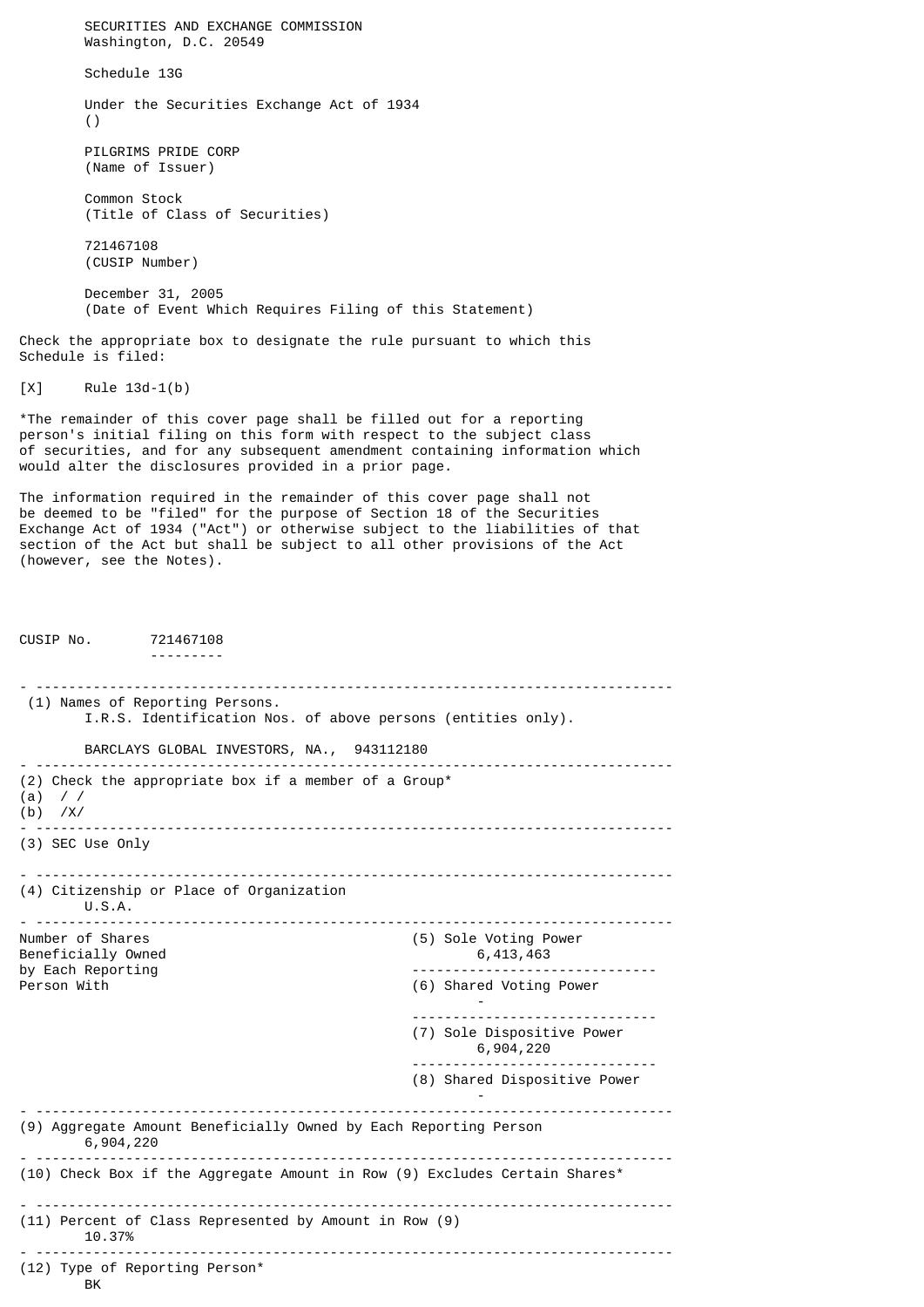CUSIP No. 721467108 --------- - ------------------------------------------------------------------------------ (1) Names of Reporting Persons. I.R.S. Identification Nos. of above persons (entities only). BARCLAYS GLOBAL FUND ADVISORS - ------------------------------------------------------------------------------ (2) Check the appropriate box if a member of a Group\* (a) / / (b) /X/ - ------------------------------------------------------------------------------ (3) SEC Use Only - ------------------------------------------------------------------------------ (4) Citizenship or Place of Organization U.S.A. - ------------------------------------------------------------------------------  $(5)$  Sole Voting Power<br>71,829 Beneficially Owned by Each Reporting and the control of the control of the control of the control of the control of the control o<br>Person With the control of the control of the control of the control of the control of the control of the contr (6) Shared Voting Power - ------------------------------ (7) Sole Dispositive Power 71,829 ------------------------------ (8) Shared Dispositive Power - - ------------------------------------------------------------------------------ (9) Aggregate Amount Beneficially Owned by Each Reporting Person 71,829 - ------------------------------------------------------------------------------ (10) Check Box if the Aggregate Amount in Row (9) Excludes Certain Shares\* - ------------------------------------------------------------------------------ (11) Percent of Class Represented by Amount in Row (9) 0.11% - ------------------------------------------------------------------------------ (12) Type of Reporting Person\* IA - ------------------------------------------------------------------------------ CUSIP No. 721467108 --------- - ------------------------------------------------------------------------------ (1) Names of Reporting Persons. I.R.S. Identification Nos. of above persons (entities only). BARCLAYS GLOBAL INVESTORS, LTD - ------------------------------------------------------------------------------ (2) Check the appropriate box if a member of a Group\* (a) / / (b) /X/ - ------------------------------------------------------------------------------ (3) SEC Use Only - ------------------------------------------------------------------------------ (4) Citizenship or Place of Organization England<br>--------------- ------------------------------------------------------------------------------ (5) Sole Voting Power<br>523,186 Beneficially Owned<br>by Each Reporting by Each Reporting and the set of the control of the control of the control of the control of the control of the control of the control of the control of the control of the control of the control of the control of the contr (6) Shared Voting Power - ------------------------------ (7) Sole Dispositive Power 549,496 ------------------------------ (8) Shared Dispositive Power -

- ------------------------------------------------------------------------------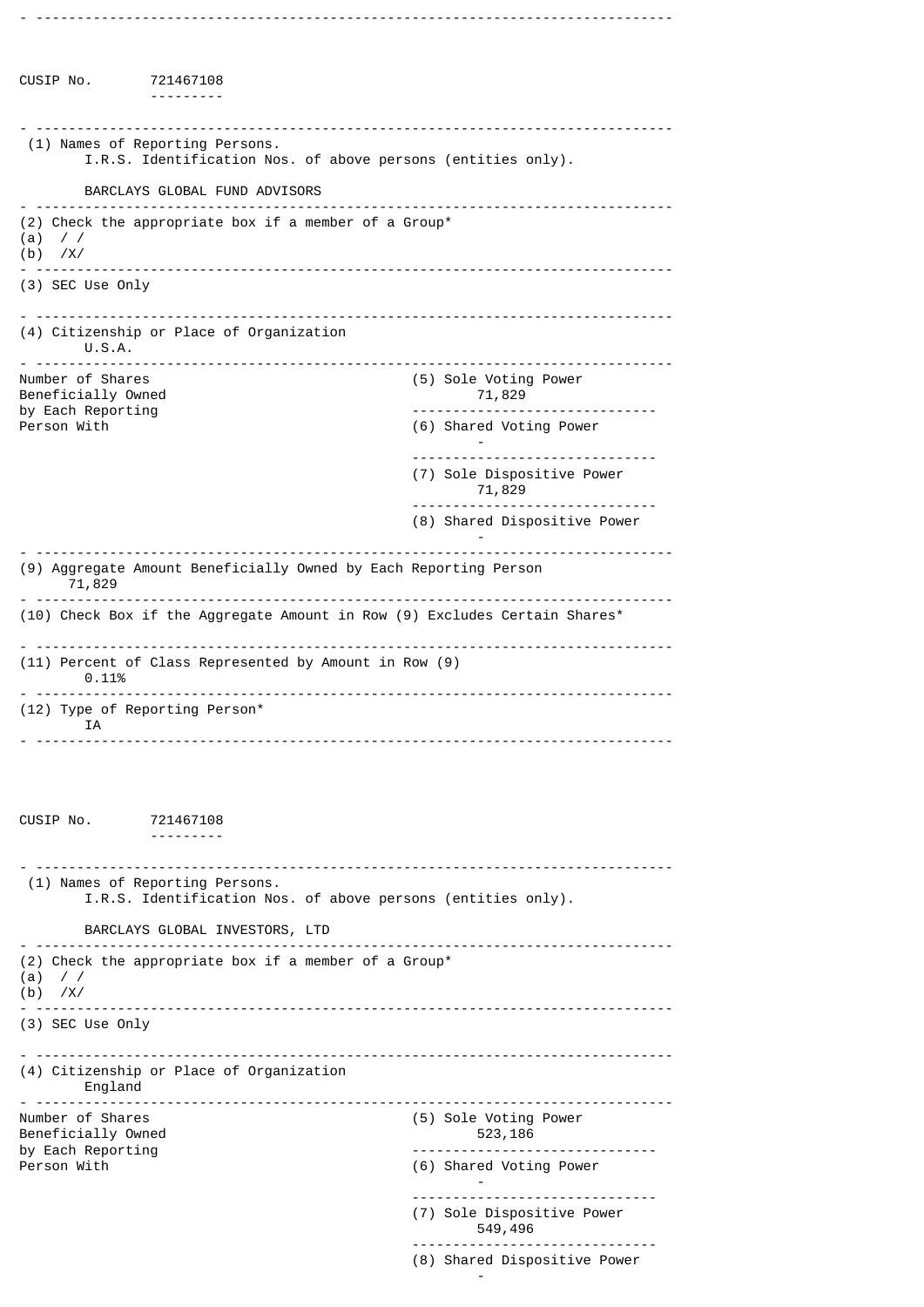```
- ------------------------------------------------------------------------------
(9) Aggregate
    549,496
                                    - ------------------------------------------------------------------------------
(10) Check Box if the Aggregate Amount in Row (9) Excludes Certain Shares*
- ------------------------------------------------------------------------------
(11) Percent of Class Represented by Amount in Row (9)
     0.83%
 - ------------------------------------------------------------------------------
(12) Type of Reporting Person*
       BK
 - ------------------------------------------------------------------------------
CUSIP No. 721467108
                 ---------
 - ------------------------------------------------------------------------------
  (1) Names of Reporting Persons.
        I.R.S. Identification Nos. of above persons (entities only).
        BARCLAYS GLOBAL INVESTORS JAPAN TRUST AND BANKING COMPANY LIMITED
- ------------------------------------------------------------------------------
(2) Check the appropriate box if a member of a Group*
(a) / /(b) /X/
                      - ------------------------------------------------------------------------------
(3) SEC Use Only
  - ------------------------------------------------------------------------------
(4) Citizenship or Place of Organization
      Japan
- ------------------------------------------------------------------------------
                                                      (5) Sole Voting Power
Beneficially Owned<br>by Each Reporting
by Each Reporting and the control of the control of the control of the control of the control of the control o<br>Person With the control of the control of the control of the control of the control of the control of the contr
                                                       (6) Shared Voting Power
                                                                -
                                                       ------------------------------
                                                       (7) Sole Dispositive Power
                                                                -
                                                        ------------------------------
                                                       (8) Shared Dispositive Power
                                                                -
      - ------------------------------------------------------------------------------
(9) Aggregate
 -
                - ------------------------------------------------------------------------------
(10) Check Box if the Aggregate Amount in Row (9) Excludes Certain Shares*
 - ------------------------------------------------------------------------------
(11) Percent of Class Represented by Amount in Row (9)
       0.00%
  - ------------------------------------------------------------------------------
(12) Type of Reporting Person*
       BK
 - ------------------------------------------------------------------------------
  ITEM 1(A). NAME OF ISSUER
                PILGRIMS PRIDE CORP
- ------------------------------------------------------------------------------
ITEM 1(B). ADDRESS OF ISSUER'S PRINCIPAL EXECUTIVE OFFICES<br>110 S TEXAS ST PO BOX 93
                 110 S TEXAS ST PO BOX 93
                PITTSBURG TX 75686
- ------------------------------------------------------------------------------
ITEM 2(A). NAME OF PERSON(S) FILING
                  BARCLAYS GLOBAL INVESTORS, NA
 - ------------------------------------------------------------------------------
ITEM 2(B). ADDRESS OF PRINCIPAL BUSINESS OFFICE OR, IF NONE, RESIDENCE
                   45 Fremont Street
                                   San Francisco, CA 94105
 - ------------------------------------------------------------------------------
ITEM 2(C). CITIZENSHIP
                          U.S.A
- ------------------------------------------------------------------------------
ITEM 2(D). TITLE OF CLASS OF SECURITIES
  Common Stock
                                                - ------------------------------------------------------------------------------
ITEM 2(E). CUSIP NUMBER
                         721467108
 - ------------------------------------------------------------------------------
```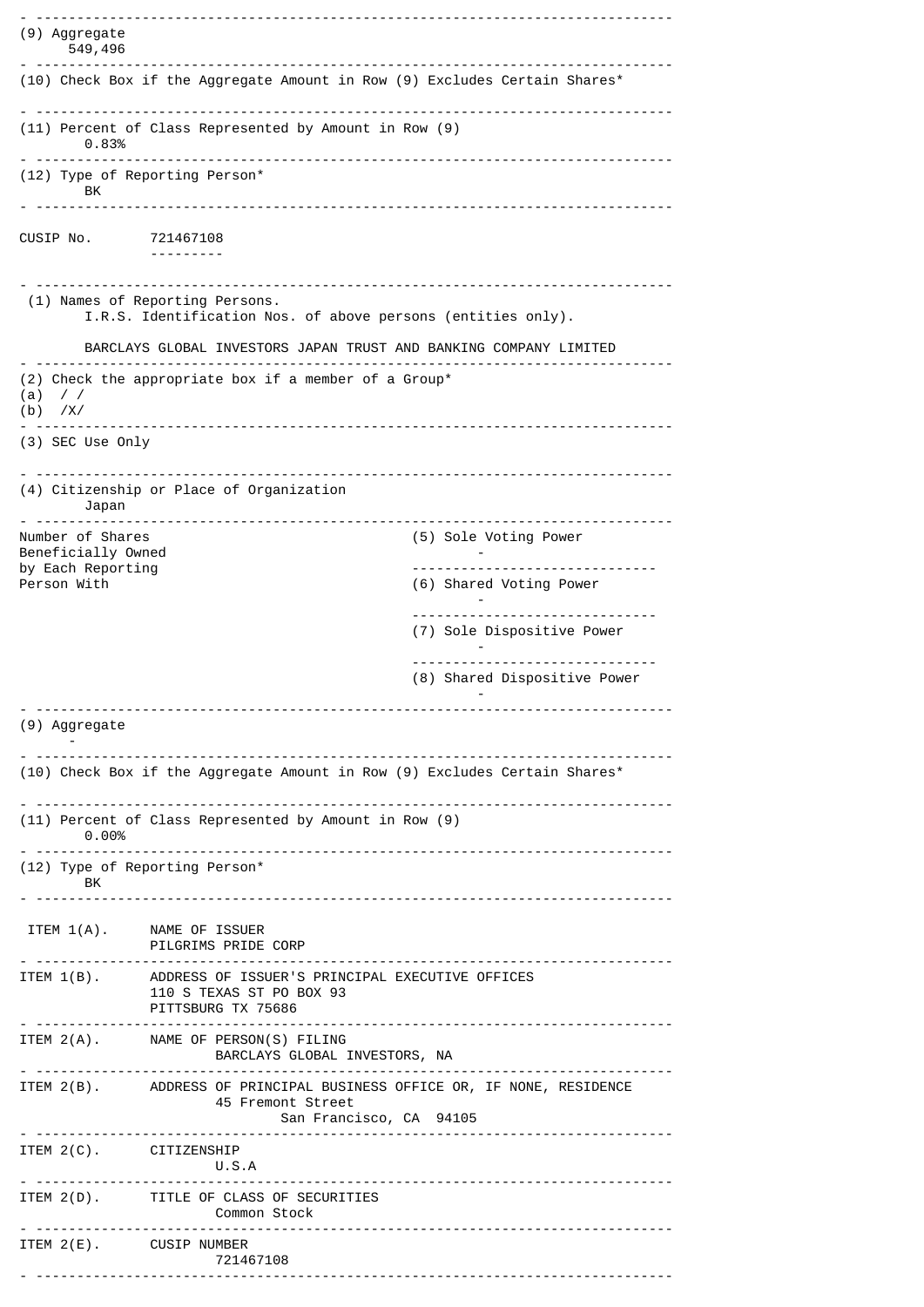ITEM 3. IF THIS STATEMENT IS FILED PURSUANT TO RULES 13D-1(B), OR 13D-2(B), CHECK WHETHER THE PERSON FILING IS A (a) // Broker or Dealer registered under Section 15 of the Act (15 U.S.C. 78o). (b) /X/ Bank as defined in section 3(a) (6) of the Act (15 U.S.C. 78c). (c) // Insurance Company as defined in section 3(a) (19) of the Act (15 U.S.C. 78c). (d) // Investment Company registered under section 8 of the Investment Company Act of 1940 (15 U.S.C. 80a-8). (e) // Investment Adviser in accordance with section  $240.13d(b)(1)(ii)(E)$ .<br>(f) // Employee Benefit Plan or endowment fund in accordance with section Employee Benefit Plan or endowment fund in accordance with section  $240.13d-1(b)(1)(ii)(F)$ . (g) // Parent Holding Company or control person in accordance with section  $240.13d-1(b)(1)(ii)(G)$ . (h) // A savings association as defined in section 3(b) of the Federal Deposit Insurance Act (12 U.S.C. 1813). (i) // A church plan that is excluded from the definition of an investment company under section  $3(c)(14)$  of the Investment Company Act of 1940 (15U.S.C. 80a-3). (j) // Group, in accordance with section  $240.13d-1(b)(1)(ii)(J)$ ITEM 1(A). NAME OF ISSUER PILGRIMS PRIDE CORP - ------------------------------------------------------------------------------ ITEM 1(B). ADDRESS OF ISSUER'S PRINCIPAL EXECUTIVE OFFICES 110 S TEXAS ST PO BOX 93 PITTSBURG TX 75686 - ------------------------------------------------------------------------------ ITEM 2(A). NAME OF PERSON(S) FILING BARCLAYS GLOBAL FUND ADVISORS - ------------------------------------------------------------------------------ ITEM 2(B). ADDRESS OF PRINCIPAL BUSINESS OFFICE OR, IF NONE, RESIDENCE 45 Fremont Street San Francisco, CA 94105 - ------------------------------------------------------------------------------ ITEM 2(C). CITIZENSHIP U.S.A - ------------------------------------------------------------------------------ ITEM 2(D). TITLE OF CLASS OF SECURITIES Common Stock - ------------------------------------------------------------------------------ ITEM 2(E). CUSIP NUMBER 721467108 - ------------------------------------------------------------------------------ ITEM 3. IF THIS STATEMENT IS FILED PURSUANT TO RULES 13D-1(B), OR 13D-2(B), CHECK WHETHER THE PERSON FILING IS A (a) // Broker or Dealer registered under Section 15 of the Act (15 U.S.C. 78o). (b) // Bank as defined in section 3(a) (6) of the Act (15 U.S.C. 78c). (c) // Insurance Company as defined in section 3(a) (19) of the Act  $(15 \cup S.C. 78c)$ . (d) // Investment Company registered under section 8 of the Investment Company Act of 1940 (15 U.S.C. 80a-8). (e) /X/ Investment Adviser in accordance with section  $240.13d(b)(1)(ii)(E)$ . (f) // Employee Benefit Plan or endowment fund in accordance with section  $240.13d-1(b)(1)(ii)(F)$ . (g) // Parent Holding Company or control person in accordance with section  $240.13d-1(b)(1)(ii)(G)$ . (h) // A savings association as defined in section 3(b) of the Federal Deposit Insurance Act (12 U.S.C. 1813). (i) // A church plan that is excluded from the definition of an investment company under section 3(c)(14) of the Investment Company Act of 1940 (15U.S.C. 80a-3). (j) // Group, in accordance with section  $240.13d-1(b)(1)(ii)(J)$ ITEM 1(A). NAME OF ISSUER PILGRIMS PRIDE CORP<br>- ---------------------------------- ------------------------------------------------------------------------------ ITEM 1(B). ADDRESS OF ISSUER'S PRINCIPAL EXECUTIVE OFFICES 110 S TEXAS ST PO BOX 93 PITTSBURG TX 75686 - ------------------------------------------------------------------------------ ITEM 2(A). NAME OF PERSON(S) FILING BARCLAYS GLOBAL INVESTORS, LTD - ------------------------------------------------------------------------------ ADDRESS OF PRINCIPAL BUSINESS OFFICE OR, IF NONE, RESIDENCE Murray House 1 Royal Mint Court LONDON, EC3N 4HH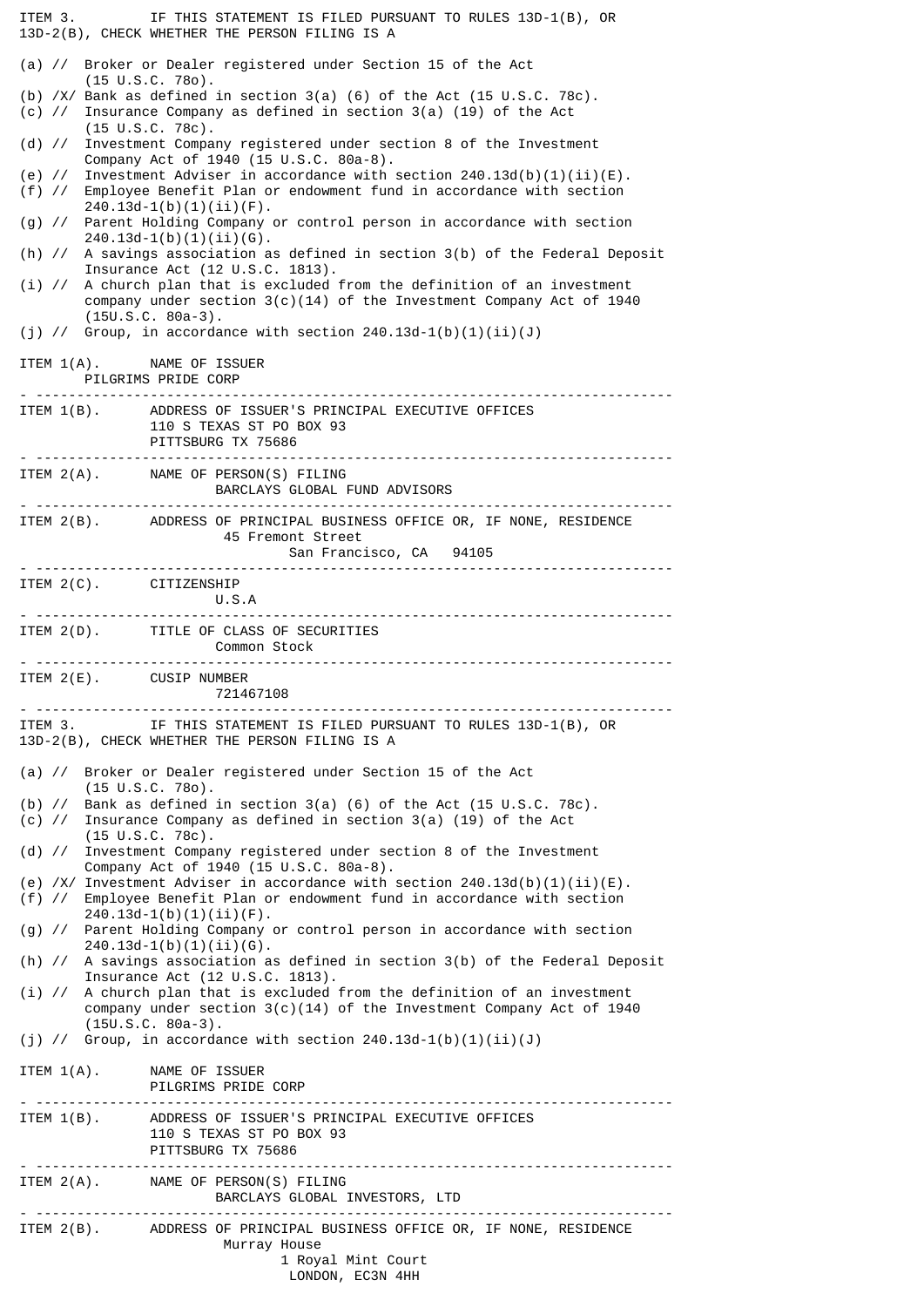|                               | ITEM 2(C). CITIZENSHIP                                                                                                                                                                      |
|-------------------------------|---------------------------------------------------------------------------------------------------------------------------------------------------------------------------------------------|
|                               | ITEM 2(D). TITLE OF CLASS OF SECURITIES<br><b>Common Stock</b>                                                                                                                              |
|                               | ITEM 2(E). CUSIP NUMBER<br>721467108                                                                                                                                                        |
|                               | ITEM 3. IF THIS STATEMENT IS FILED PURSUANT TO RULES 13D-1(B), OR<br>13D-2(B), CHECK WHETHER THE PERSON FILING IS A                                                                         |
|                               | (a) // Broker or Dealer registered under Section 15 of the Act<br>$(15 \tU.S.C. 780)$ .                                                                                                     |
|                               | (b) $/X/$ Bank as defined in section 3(a) (6) of the Act (15 U.S.C. 78c).<br>(c) $\frac{1}{2}$ Insurance Company as defined in section 3(a) (19) of the Act<br>$(15 \text{ U.S.C. } 78c)$ . |
|                               | (d) // Investment Company registered under section 8 of the Investment<br>Company Act of 1940 (15 U.S.C. 80a-8).                                                                            |
|                               | (e) // Investment Adviser in accordance with section $240.13d(b)(1)(ii)(E)$ .<br>(f) // Employee Benefit Plan or endowment fund in accordance with section<br>$240.13d-1(b)(1)(ii)(F)$ .    |
|                               | (g) // Parent Holding Company or control person in accordance with section<br>$240.13d-1(b)(1)(ii)(6)$ .                                                                                    |
|                               | (h) // A savings association as defined in section 3(b) of the Federal Deposit<br>Insurance Act (12 U.S.C. 1813).                                                                           |
|                               | $(i)$ // A church plan that is excluded from the definition of an investment<br>company under section $3(c)(14)$ of the Investment Company Act of 1940<br>$(15U.S.C. 80a-3).$               |
|                               | (j) // Group, in accordance with section $240.13d-1(b)(1)(ii)(J)$                                                                                                                           |
|                               | ITEM 1(A). NAME OF ISSUER<br>PILGRIMS PRIDE CORP                                                                                                                                            |
|                               | ITEM 1(B). ADDRESS OF ISSUER'S PRINCIPAL EXECUTIVE OFFICES<br>110 S TEXAS ST PO BOX 93<br>PITTSBURG TX 75686                                                                                |
|                               | ITEM 2(A). NAME OF PERSON(S) FILING<br>BARCLAYS GLOBAL INVESTORS JAPAN TRUST AND BANKING COMPANY LIMITED                                                                                    |
|                               | ITEM 2(B). ADDRESS OF PRINCIPAL BUSINESS OFFICE OR, IF NONE, RESIDENCE<br>Ebisu Prime Square Tower 8th Floor<br>1-1-39 Hiroo Shibuya-Ku<br>Tokyo 150-0012 Japan                             |
|                               | . <u>.</u><br>ITEM 2(C). CITIZENSHIP<br>Japan                                                                                                                                               |
|                               | ITEM 2(D). TITLE OF CLASS OF SECURITIES<br>Common Stock                                                                                                                                     |
|                               | ITEM 2(E). CUSIP NUMBER<br>721467108                                                                                                                                                        |
|                               | ITEM 3. IF THIS STATEMENT IS FILED PURSUANT TO RULES 13D-1(B), OR<br>13D-2(B), CHECK WHETHER THE PERSON FILING IS A                                                                         |
| (a) $\frac{1}{2}$             | Broker or Dealer registered under Section 15 of the Act<br>$(15 \cup S.C. 780)$ .                                                                                                           |
|                               | (b) $/X/$ Bank as defined in section 3(a) (6) of the Act (15 U.S.C. 78c).<br>(c) $\frac{1}{2}$ Insurance Company as defined in section 3(a) (19) of the Act<br>$(15 \cup S.C. 78c)$ .       |
| (d) $\frac{1}{2}$             | Investment Company registered under section 8 of the Investment<br>Company Act of 1940 (15 U.S.C. 80a-8).                                                                                   |
| (e) $\frac{1}{2}$<br>$(f)$ // | Investment Adviser in accordance with section $240.13d(b)(1)(ii)(E)$ .<br>Employee Benefit Plan or endowment fund in accordance with section<br>$240.13d-1(b)(1)(ii)(F)$ .                  |
|                               | (g) // Parent Holding Company or control person in accordance with section<br>$240.13d-1(b)(1)(ii)(6)$ .                                                                                    |
|                               | (h) // A savings association as defined in section 3(b) of the Federal Deposit<br>Insurance Act (12 U.S.C. 1813).                                                                           |
| $(i)$ //                      | A church plan that is excluded from the definition of an investment<br>company under section $3(c)(14)$ of the Investment Company Act of 1940<br>$(15U.S.C. 80a-3).$                        |
|                               | (j) // Group, in accordance with section $240.13d-1(b)(1)(ii)(J)$                                                                                                                           |
|                               | ITEM 4. OWNERSHIP                                                                                                                                                                           |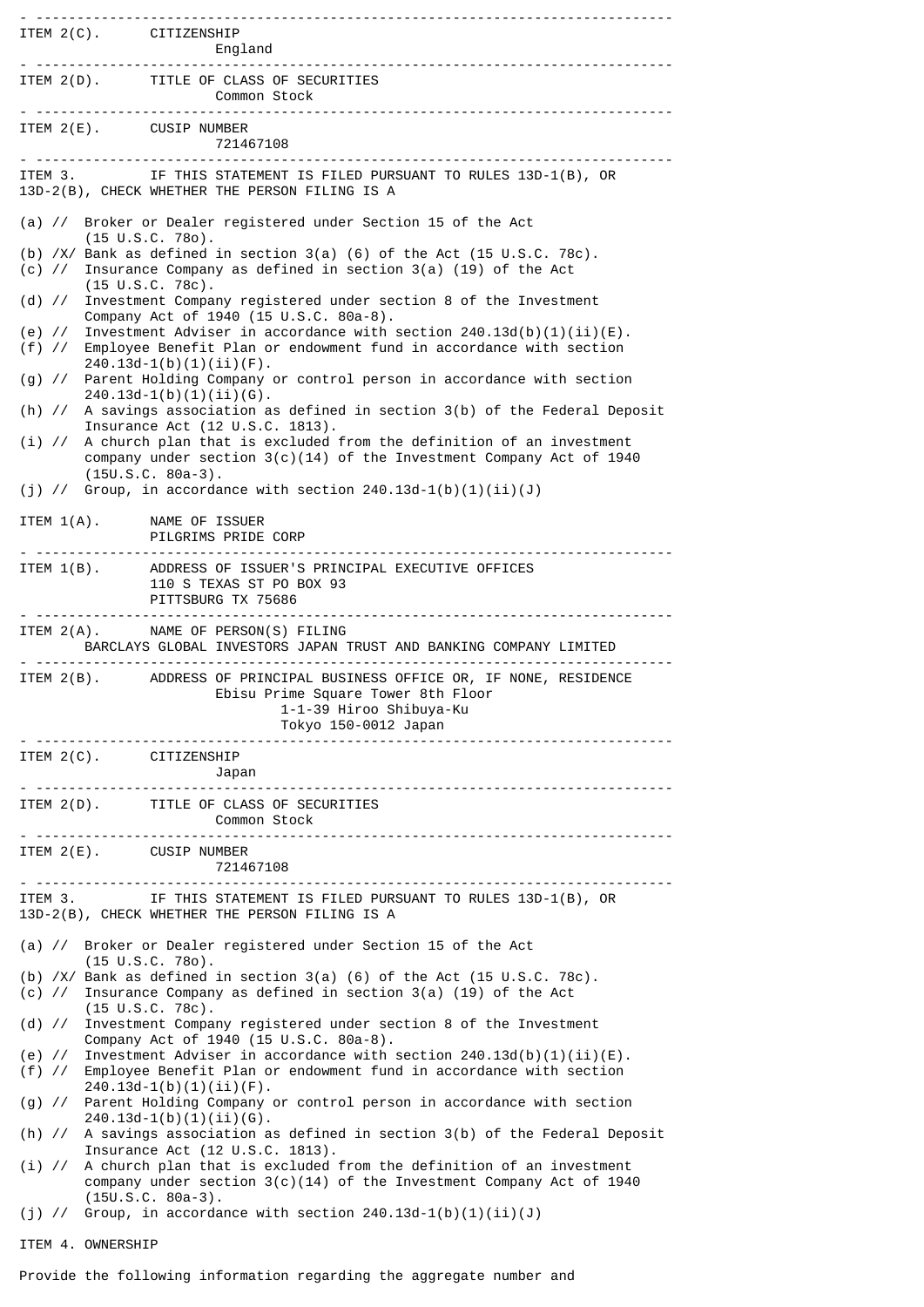percentage of the class of securities of the issuer identified in Item 1. (a) Amount Beneficially Owned: 7,525,545 - ------------------------------------------------------------------------------ (b) Percent of Class: 11.31% - ------------------------------------------------------------------------------ (c) Number of shares as to which such person has: (i) sole power to vote or to direct the vote 7,008,478 ---------------------------------------------------------------- (ii) shared power to vote or to direct the vote - ---------------------------------------------------------------- (iii) sole power to dispose or to direct the disposition of 7,525,545 ---------------------------------------------------------------- (iv) shared power to dispose or to direct the disposition of - ---------------------------------------------------------------- ITEM 5. OWNERSHIP OF FIVE PERCENT OR LESS OF A CLASS If this statement is being filed to report the fact that as of the date hereof the reporting person has ceased to be the beneficial owner of more than five percent of the class of securities, check the following. // ITEM 6. OWNERSHIP OF MORE THAN FIVE PERCENT ON BEHALF OF ANOTHER PERSON The shares reported are held by the company in trust accounts for the economic benefit of the beneficiaries of those accounts. See also Items 2(a) above. ITEM 7. IDENTIFICATION AND CLASSIFICATION OF THE SUBSIDIARY WHICH ACQUIRED THE SECURITY BEING REPORTED ON BY THE PARENT HOLDING COMPANY Not applicable ITEM 8. IDENTIFICATION AND CLASSIFICATION OF MEMBERS OF THE GROUP

- Not applicable ITEM 9. NOTICE OF DISSOLUTION OF GROUP Not applicable
- ITEM 10. CERTIFICATION
	- (a) The following certification shall be included if the statement is filed pursuant to section 240.13d-1(b):

By signing below I certify that, to the best of my knowledge and belief, the securities referred to above were acquired and are held in the ordinary course of business and were not acquired and are not held for the purpose of or with the effect of changing or influencing the control of the issuer of the securities and were not acquired and are not held in connection with or as a participant in any transaction having that purpose or effect.

(b) The following certification shall be included if the statement is filed pursuant to section  $240.13d-1(c)$ :

> By signing below I certify that, to the best of my knowledge and belief, the securities referred to above were not acquired and are not held for the purpose of or with the effect of changing or influencing the control of the issuer of the securities and were not acquired and are not held in connection with or as a participant in any transaction having that purpose or effect.

## SIGNATURE

After reasonable inquiry and to the best of my knowledge and belief, I certify that the information set forth in this statement is true, complete and correct.

> January 31, 2006 --------------------------------------- Date